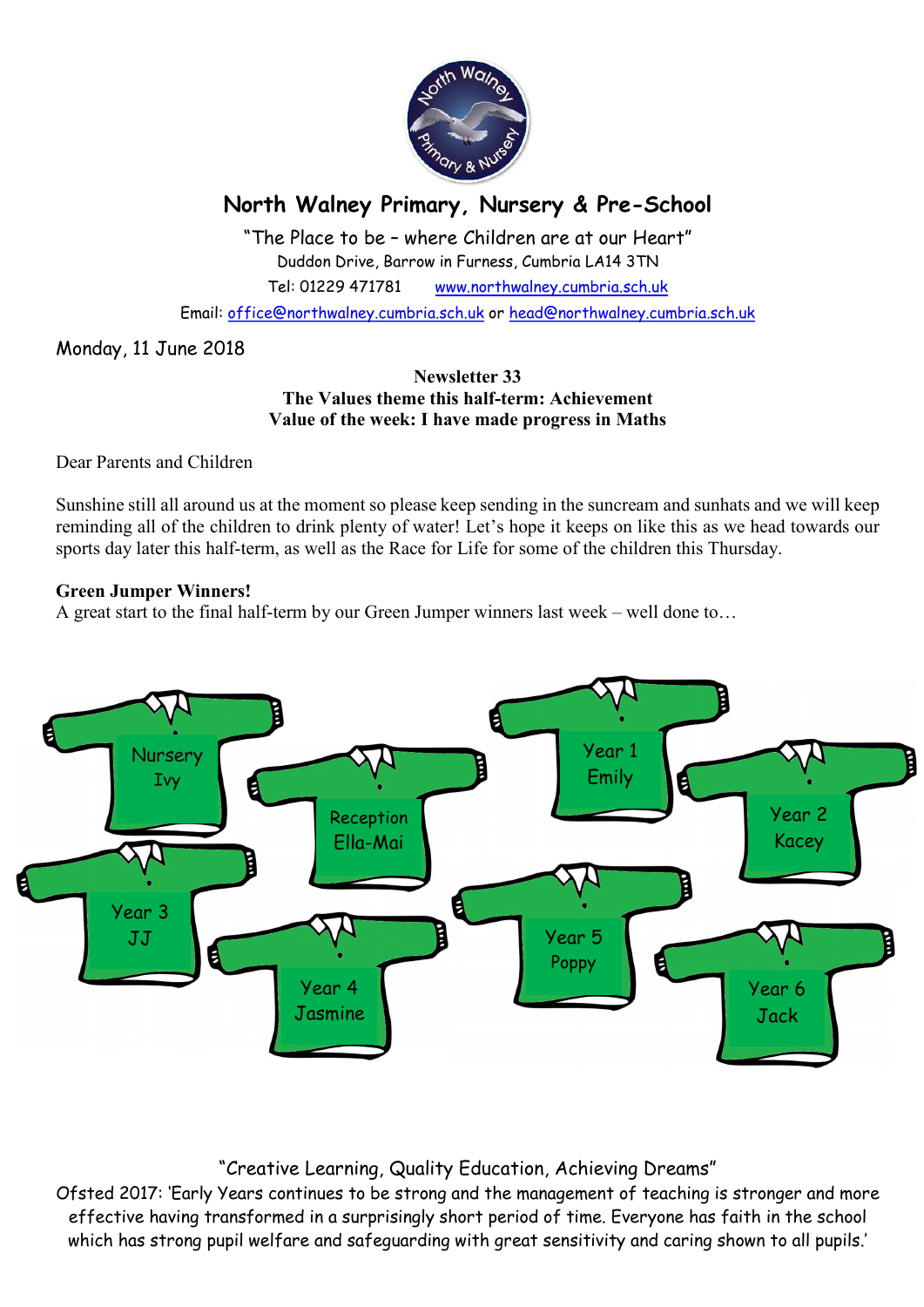### Jubilee Bridge works and Mill Lane traffic

Please, please be very careful when crossing Mill Lane at the moment with all the diverted traffic coming down the road. If at all possible, could you please see your children across the road before and after school to make sure they are crossing safely. Thank you.





## Speaking of Safety…

Please can I ask everyone NOT to use the staff car park to come into school. Recently we have had children coming through on their bikes and on scooters and staff cars may still be coming in and moving around. Everyone MUST use the main gate at the top of the steps, and children then need to get off their bikes and scooters and push them down the hill into school. This way everyone stays safe.

#### Race for Life

I am so pleased we are joining in with George Hastwell School and their plans for the Race of Life this Thursday. We have only opened it up to Years 3, 4 and 6 and we have 11 adults who will be doing it with them from school so everyone will be carefully watched as we go round. Details came out about the event last week and hopefully the sun will still be shining for us all on Thursday! WE MUST HAVE CONSENT FORM FOR YOUR CHILD TO TAKE PART. Any children not taking part will be looked after in school by school staff.





#### Classes next year

Next year we are having a little move around of staff again as we get ready for the next year and growing numbers in school!

Wagtails – Michelle with Debbie Nursery/Reception – Mrs Young with Mrs Ewing and Mrs McMullen Year 1/2 – Miss Mountford and Mrs Hodgkiss with Miss Gilmour Year 3/4 – Miss Head with Mrs Price and Mrs Robertson Year 5/6 – Miss Usher and Miss Joyce with Mrs Andrews Mrs Bland and Miss Walker will be supporting children across the school

And finally…

A full list of summer dates is attached under the normal weekly dates so that you can start planning for the different events in school. Please note the time especially of the Year 6 Leavers Assembly and the end time for the last day of school!

Yours sincerely,

Paul Slater